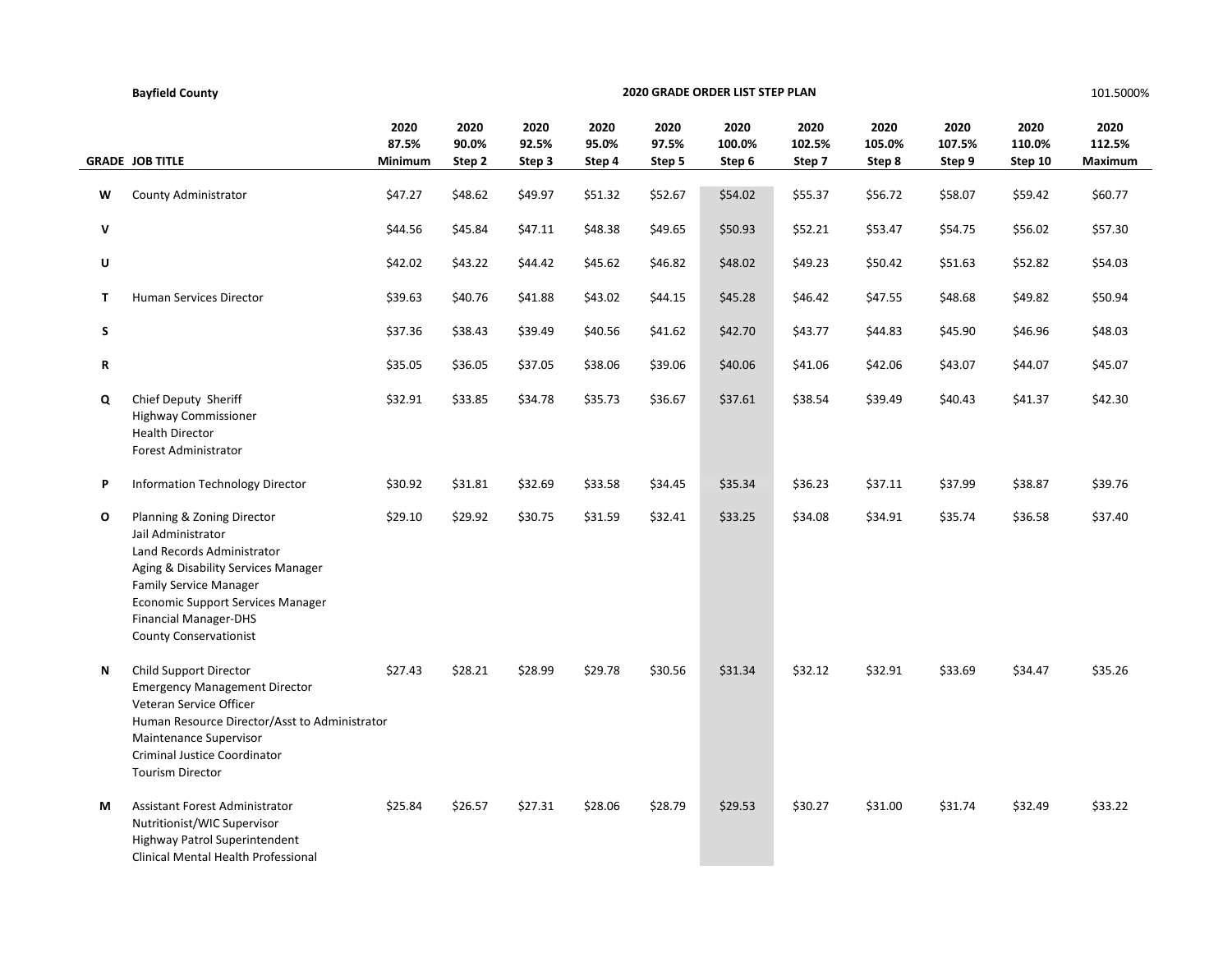|    | Surveyor<br>Highway Shop Foreman                                                                                                                                                                                                                                                                                                                                                                                                                                                                                                                                                                |         |         |         |         |         |         |         |         |         |         |         |
|----|-------------------------------------------------------------------------------------------------------------------------------------------------------------------------------------------------------------------------------------------------------------------------------------------------------------------------------------------------------------------------------------------------------------------------------------------------------------------------------------------------------------------------------------------------------------------------------------------------|---------|---------|---------|---------|---------|---------|---------|---------|---------|---------|---------|
| L. | Social Worker III<br>Programmer/Analyst<br>Environmental Health Sanitarian<br><b>Health Educator</b><br><b>Public Health Nurse</b><br><b>Community Health Nurse</b><br><b>CCS Regitered Nurse</b><br>Accountant                                                                                                                                                                                                                                                                                                                                                                                 | \$24.33 | \$25.02 | \$25.72 | \$26.41 | \$27.11 | \$27.80 | \$28.49 | \$29.19 | \$29.88 | \$30.58 | \$31.27 |
| К  | Social Worker II<br>Assistant Zonng Administrator<br>Forester<br><b>Recreation Forester</b><br>Network and Security Analyst                                                                                                                                                                                                                                                                                                                                                                                                                                                                     | \$22.98 | \$23.62 | \$24.28 | \$24.94 | \$25.59 | \$26.25 | \$26.91 | \$27.56 | \$28.22 | \$28.88 | \$29.54 |
| J. | <b>Conservation Technician</b><br>Social Worker I<br>Jail Sergeant<br>Office Manager-Health<br>Office Manager-Highway                                                                                                                                                                                                                                                                                                                                                                                                                                                                           | \$21.70 | \$22.32 | \$22.93 | \$23.56 | \$24.18 | \$24.80 | \$25.42 | \$26.04 | \$26.66 | \$27.28 | \$27.90 |
| Τ. | <b>GIS Technician</b><br><b>Real Property Lister</b><br>Victim/Witness Coordinator<br>Legal Secretary<br><b>Office Manager-Forestry</b><br><b>Office Manager-Zoning</b><br><b>Risk Reduction Treatment Court Assistant</b><br><b>Bookkeeper County Clerk</b><br>Bookkeeper Human Services<br>Confidential Secretary-Jail<br>Confidential Secretary-Sheriff<br>Aging & Disability Benefits Specialist<br><b>Disability Benefits Specialist</b><br><b>CCS Service Facilitator</b><br>Social Worker Aide<br><b>Elderly Benefits Specialist</b><br>Youth Transition Specialist<br>Forest Technician | \$20.51 | \$21.10 | \$21.68 | \$22.26 | \$22.85 | \$23.44 | \$24.03 | \$24.61 | \$25.20 | \$25.79 | \$26.37 |
| н  | Chief Deputy Register of Deeds<br>Deputy Treasurer<br>Deputy County Clerk                                                                                                                                                                                                                                                                                                                                                                                                                                                                                                                       | \$19.40 | \$19.96 | \$20.51 | \$21.06 | \$21.62 | \$22.17 | \$22.73 | \$23.28 | \$23.83 | \$24.39 | \$24.94 |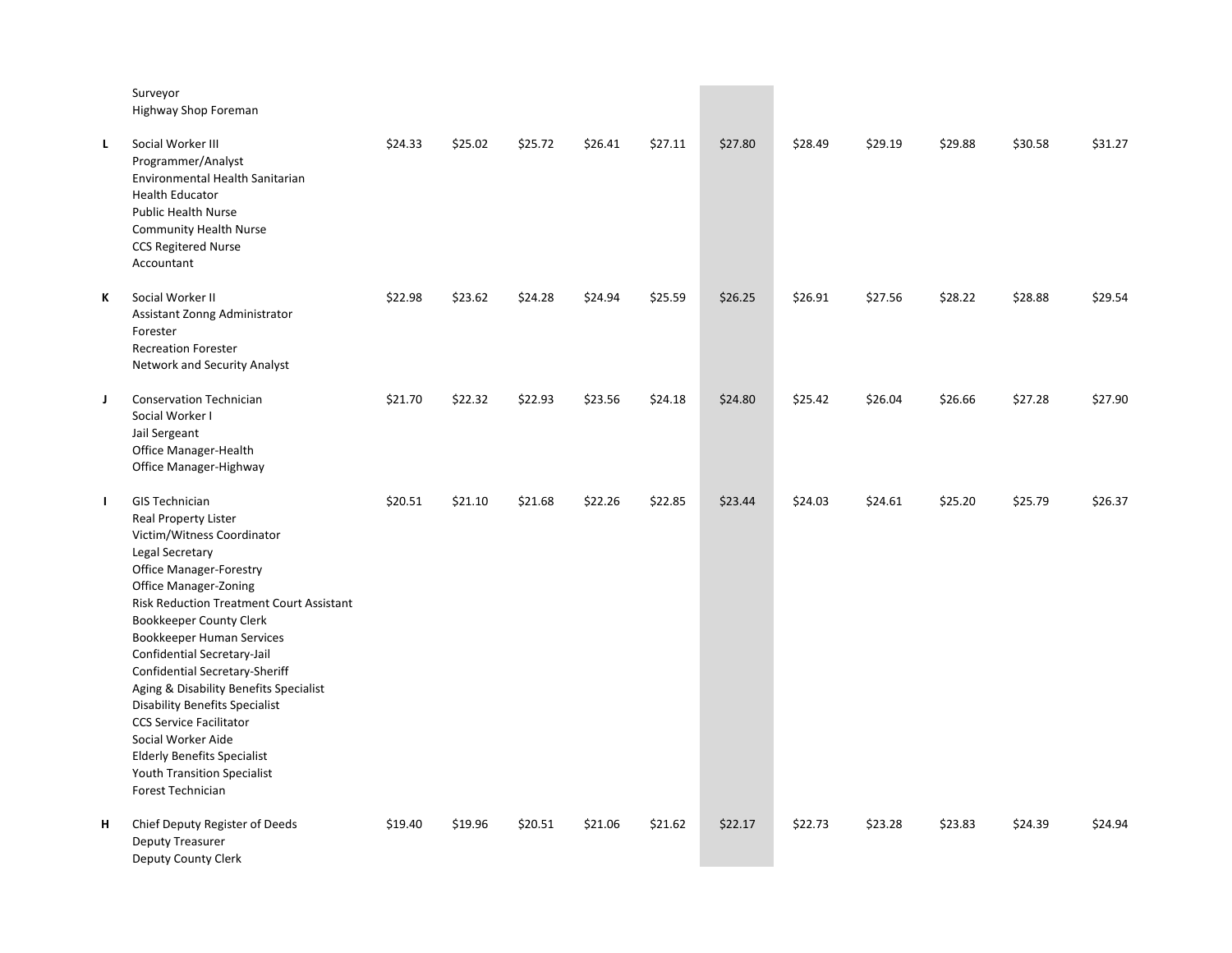|    | <b>Child Support Specialist</b><br>Lead Civilian Communications Operator<br>Jail Corporal<br><b>Economic Support Specialist III</b><br><b>Economic Support Specialist II</b><br>Economic Support Specialist I<br>Custodian/Maintenance Person<br>Land Conservation Assistant<br><b>Family Specialist</b><br>Deputy Clerk Of Court<br>Office Manager-UW Extension<br>Clerk III-Tourism/Fair |         |         |         |         |         |         |         |         |         |         |         |
|----|--------------------------------------------------------------------------------------------------------------------------------------------------------------------------------------------------------------------------------------------------------------------------------------------------------------------------------------------------------------------------------------------|---------|---------|---------|---------|---------|---------|---------|---------|---------|---------|---------|
| G  | Tax Deed<br><b>Financial Specialist</b><br>Clerk III-County Clerk Office<br>Clerk III-Veterans/Emergency Management<br>Clerk III-DHS<br>Clerk III-Clerk of Court<br>Planning and Zoning Assistant<br>Judicial Assistant<br>Computer Technician<br>Civilian Communications Operator<br>Jailer                                                                                               | \$18.36 | \$18.89 | \$19.41 | \$19.94 | \$20.46 | \$20.99 | \$21.51 | \$22.04 | \$22.56 | \$23.09 | \$23.61 |
| F  | Clerk II<br>Clerk III-UW Extension<br>Clerk II-Tourism<br>Clerk II-County Clerk                                                                                                                                                                                                                                                                                                            | \$17.42 | \$17.92 | \$18.41 | \$18.91 | \$19.41 | \$19.91 | \$20.40 | \$20.90 | \$21.40 | \$21.89 | \$22.40 |
| E. | Clerk II-DHS<br>Clerk I-DA Office<br>Clerk I-Imaging Clerk<br>Clerk I-Zoning<br>Clerk I-DHS<br>Clerk I-Sheriff<br>Clerk I-Clerk of Court<br>Clerk I-WIC<br>Clerk I-Health<br>LPN/WIC Screener                                                                                                                                                                                              | \$16.55 | \$17.02 | \$17.48 | \$17.96 | \$18.43 | \$18.91 | \$19.38 | \$19.85 | \$20.33 | \$20.80 | \$21.27 |
| D  | Lead Cook<br><b>Cleaning Person</b>                                                                                                                                                                                                                                                                                                                                                        | \$15.74 | \$16.19 | \$16.64 | \$17.09 | \$17.54 | \$17.99 | \$18.44 | \$18.89 | \$19.34 | \$19.79 | \$20.24 |